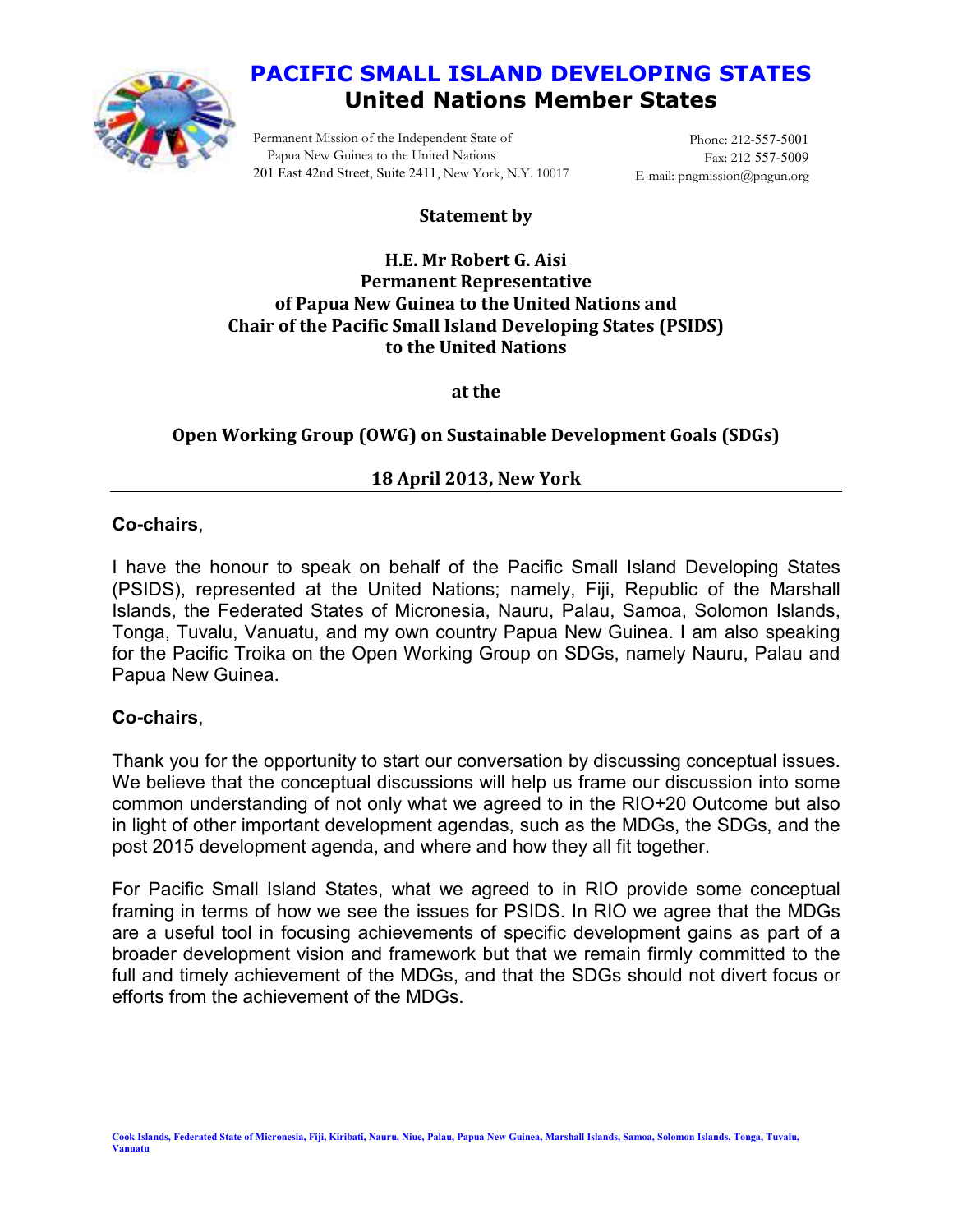For PSIDS, the post-2015 development agenda must include Agenda 21, Johannesburg Plan of Implementation, and the BPoA and the MSI, which contain the blueprints for sustainable development for many countries, including SIDS. It must also build on the lessons learned from the MDG and take into account the Outcome Document from the third International Conference of Small Island States to be held in 2014.

We must also learn from MDGs in terms of not only what it delivered but also where it failed SIDS. The MSI+5 Review showed that while SIDS were making progress in areas such as gender, education and health, we are far from meeting our environmental goals. The Review of the implementation of the Mauritius Strategy also showed that the major constraints in the implementation of the Strategy have included declining levels of official development assistance in some island developing states, lack of technical expertise, and financial, technical and institutional challenges in terms of monitoring and evaluation. In comparison to other groupings, the review concluded that SIDS have made less progress than most other groupings, or even regressed, in economic terms, especially in terms of poverty reduction and debt sustainability.

The MDG architecture, as many have also noted, had gaps that must be addressed in the post-2015 development framework. But one enduring legacy is clear - they demonstrated a structure that successfully galvanized international action and created tangible gains. They deployed targets and indicators that were resonant, strategic, and quantifiable and could be tracked over time. The SDGs should be structured similarly, with targets and indicators that can be used to monitor implementation and encourage progress. It is a proven model and one that will allow us to readily integrate the MDGs into our emerging framework in whatever capacity they are ultimately included.

As we embark on the SDG process, we must ensure that our international system is accountable, transparent and capable of delivering on our objectives and goals. We are looking into the future for the next 15-20 years, and we must set ourselves up for success, by ensuring our national and international organizations, systems and governance structures are appropriately equipped to manage the challenges.

It is clear that in relation to addressing the unique and particular vulnerabilities of SIDS, that current international support is inadequate, and will require systemic change and improvement to be in a position to assist SIDS meeting SDGs – in whatever form we agree. As others have said, the work of the OWG must be more than what are the goals we set for ourselves, but about how we achieve those goals and how we work together as a global community.

At the core of setting ourselves up for success is transparency and accountability. This must extend to our own commitments, but also those of our partners, and of the UN system. Let us ask the hard questions, is the current global governance structure adequate to respond to the challenges that are embedded in the sustainable development agenda and our collective will to eradicate poverty and provide all people with the benefits of development? Our view is that it isn't and we must take this opportunity to find solutions.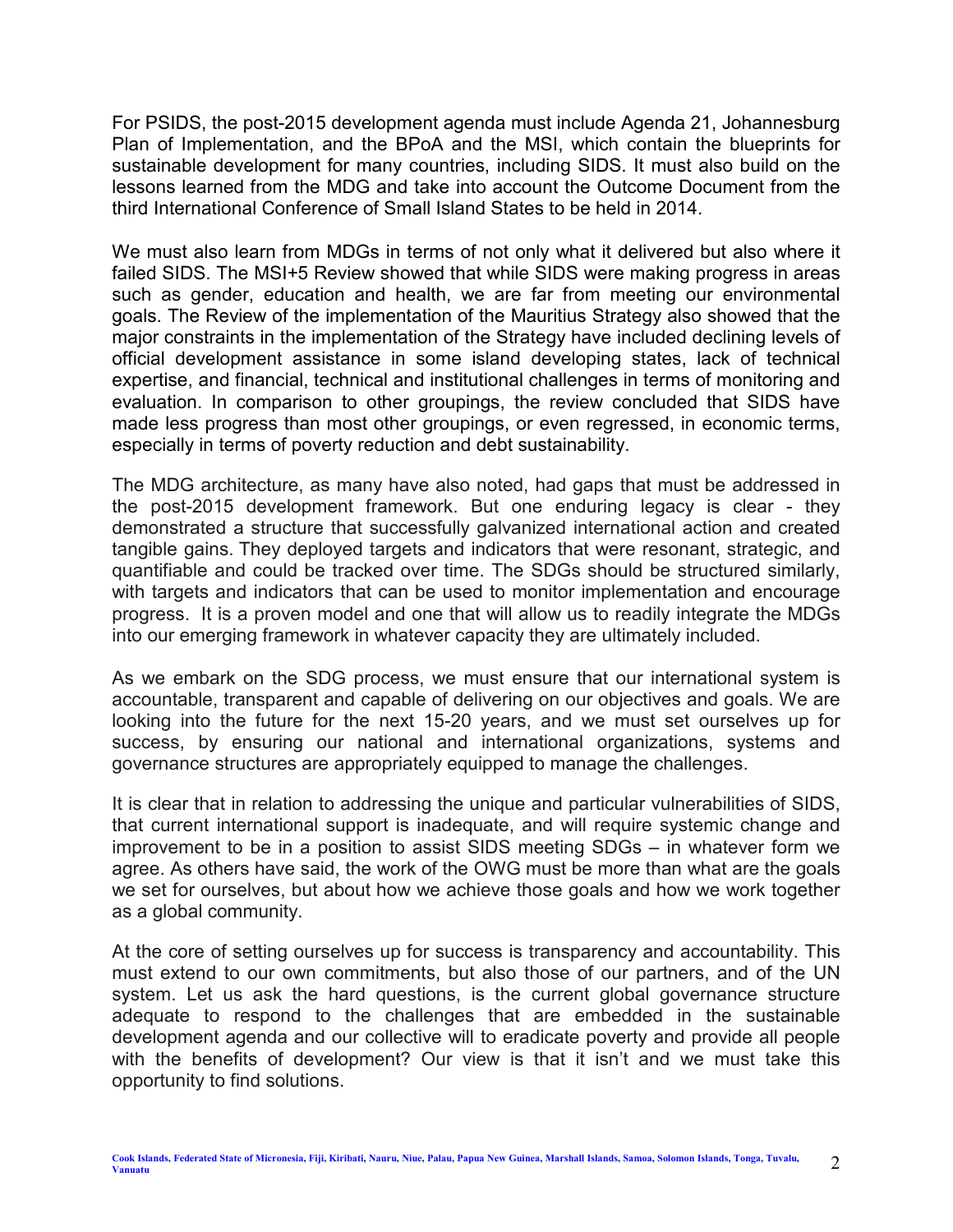As one step forward, we must ensure that the voices of all countries, particularly the most vulnerable and disadvantaged are equitably, by region, represented in the most important decision-making bodies, such as the World Bank, International Monetary Fund, Asian Development Bank, and the United Nations.

On universality, it must be inclusive to recognize and wield in the needs of the disadvantaged including PSIDS. Our statistical data may not be at a scale to influence the aggregation of global data, but it is vital for implementation and measurement of success of outcome indicators and targets of the SDGs.

As we move forward into substantive discussions on specific SDGs, we must ensure that they all contribute to poverty eradication. For the Pacific SIDS, like many developing countries, oceans, climate change and energy are essential to the eradication of poverty.

We cannot eradicate poverty without ensuring the health of our ocean ecosystems that are essential for food security, livelihoods and economic development. This framework must include a goal, with corresponding targets and indicators, calling for healthy, productive, and resilient oceans. Small island states have long been recognized for their unique attributes, but our dependence on the oceans is a shared trait for many coastal and island States and other members of the international community. Ensuring ocean sustainability is necessary to uphold the environmental dimension of sustainable development and to ensure economic opportunity and social advancement not only for island peoples but everyone

In relation to energy, as we recognized in Rio+20, access to energy is critical to poverty eradication and helps to provide for basic human needs.

Our energy needs must of course be compatible with our commitment to protect the global climate and ensure the survival of every nation. It was a fundamental outcome of Rio plus 20 that we recognized climate change is a cross-cutting and persistent crisis that undermines the ability of all countries, in particular, developing countries, to achieve sustainable development and threatens the viability and survival of nations. Our conceptual understanding of the SDG framework must capture the need to increase our response to the global climate change crisis, and mainstream this into all development processes and our global governance structures as a matter of urgency.

In conclusion, too often, capacity building means one-off workshops and short-term consulting work. The Pacific is the most workshopped region in the world, but it is clear that workshops alone do not lead to the meaningful and enduring transfer of critical skills and expertise necessary to achieve our development priorities. For the Pacific, we must move beyond capacity building to real "institution building." What is needed is long-term in-country engagement backed by real resources that leaves in place durable institutions run by capable staff. This will be a crucial determinant of success for the implementation of strategies leading toward the achievement of set SDGs and Post-2015 development agenda, and will have far reaching positive impact on the lives of our people and eco-system.